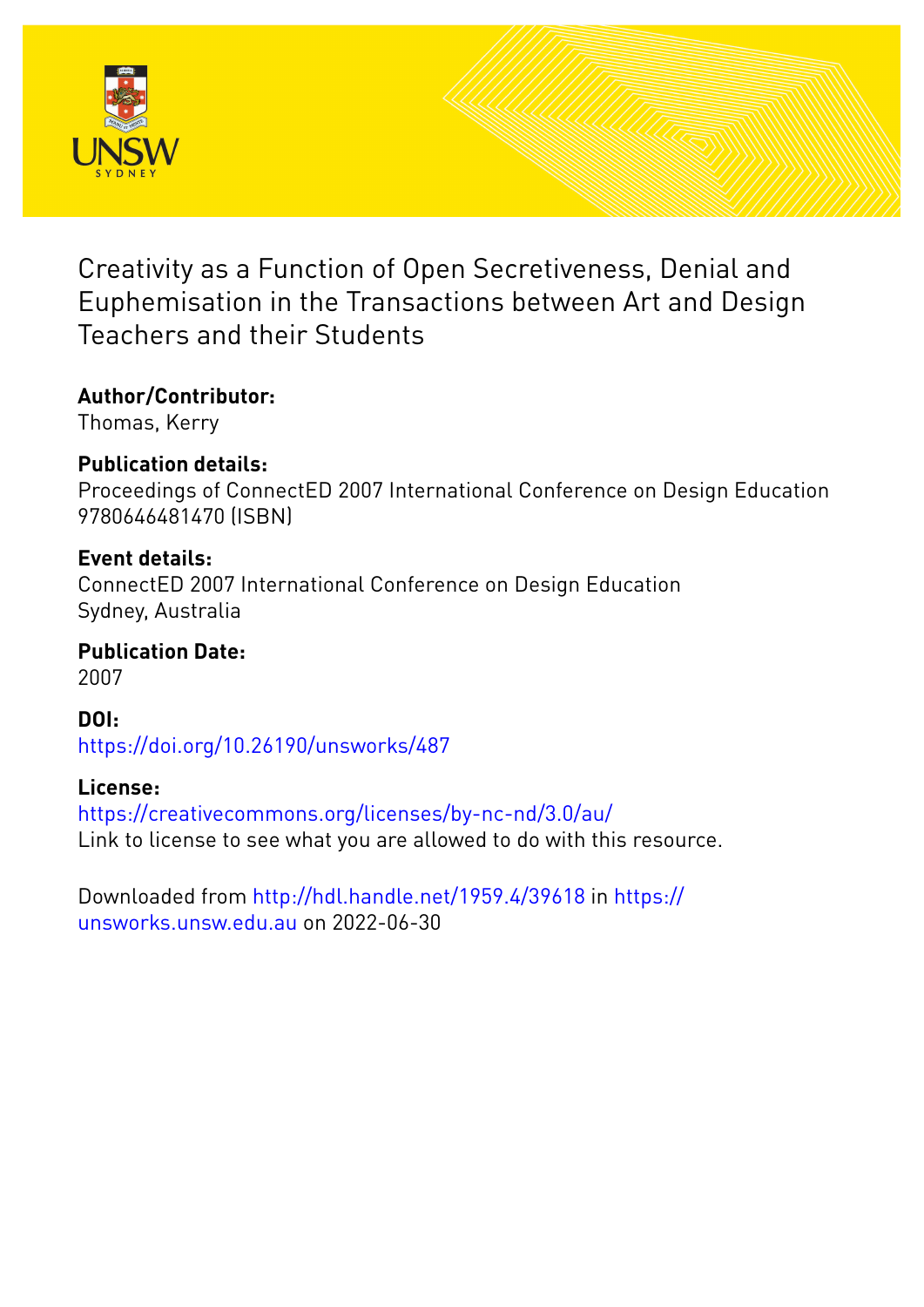# Creativity as a Function of Open Secretiveness, Denial and Euphemisation in the Transactions between Art and Design Teachers and their Students

Kerry Thomas

College of Fine Arts, The University of New South Wales, Paddington, NSW, 2021, Australia.

## ABSTRACT

This paper reports on aspects of the author's current ethnographic study of creativity in art and design education. The study examines the transactions between students and their teachers as students make temporal and graphic works using digital and photographic media in their final year of schooling. These works are publicly assessed in the high stakes NSW Higher School Certificate matriculation examination. Following Pierre Bourdieu's theories of the habitus, symbolic capital and misrecognition, the study mounts a challenge to more conventional theories of creativity as, for instance, the result of genius or creative process. It argues that the micro-history and peculiarities of the cultural context as well as the linguistic exchanges between teachers and students at moments of creative origination are highly significant to concepts of creativity. It asserts that in the exchanges of symbolic capital between teachers and their students, differing levels of social tact, expressed in open secretiveness, euphemisation and denial are a necessity in efficacious exchanges. The paper provides a brief account of the design and methods. Results are retrieved from observations and interviews, augmented by visual means, using a form of semantic analysis and triangulation. An interpretation of selected results is provided. The paper concludes by questioning the extent to which creativity can be 'taught' and learned' as if it were reducible to the delivery of a set of axiomatic propositions. Rather it proposes that the subtle social reasoning transacted in the context with all of its trust and riskiness is the most likely guarantee of shoring up creative outcomes. The findings have an application beyond the case and should be of interest to tertiary art and design educators.

## I. BACKGROUND TO THE STUDY

The study seeks a resolution of the dilemma of how modernist expectations of the student as an intentionally originating artist can be reconciled with the obligations of teachers to meet instructional outcomes. Attention focuses on the transactions between a Visual Arts teacher and students in a Year 12 classroom as they make temporal and graphic works using digital and photographic media as part of their course work. This is assessed in the Higher School Certificate Visual Arts Examination (Board of Studies 1999).

## *A. Theories of Creativity*

Theories of creativity focus on the creative subject as genius (Kant C18), the revolutionary (Nietzsche C19th), and experience (Dewey C19-C20). Creativity is also theorised variously as a process — as an instinctive capacity for selfexpression (eg Lowenfeld 1947, Read 1958), a set of psychological traits or behaviours (eg Guildford 1966, Eisner 1966), a predictable observable process (eg Wallas 1926; Tomas 1979), visual thinking (eg Arnheim 1962), qualitative problem solving (eg Ecker 1966), and problem finding (eg Getzels and Csikszentmihalyi 1976). Some recent theories propose a confluence of factors is more likely to cause creativity (eg Gruber and Wallace 1989, Schön 1989; Gardner 1993, Csikszentmihalyi 2004, Florida 2005). Others focus on the product. It is the product that presents itself as novel, intelligible and of value to a field of practice retrospectively encountered by a knowledgeable audience that anticipates the likelihood of creativity (eg Glickman 1978, Hausman 1981, Best 1983).

Historically, theories derived from experience and the creative process have been appropriated by art and design education and adapted for the purposes of representing the Visual Arts in syllabuses and in the curriculum (Weate 1990: 241).

#### II. THEORETICAL FRAMEWORK

This study is based on the socio-cognitive framework of the Realist philosopher Pierre Bourdieu's theory of practice. In particular, Bourdieu's central concepts of social competency: the *habitus* and *symbolic* capital (Bourdieu 1997: 56, 112). Misrecognition provides a critical subset of these (Bourdieu 1997: 113-114). Bourdieu's theory challenges the assumption that 'the intentional actor is the sole originator of the cognitive resources that people bring to the practices of their lives' (Brown & Thomas 1999: 1).

# *A. The Habitus*

Bourdieu explains the habitus as a socially constituted: *'system of cognitive and motivating structures that generate and organise practices and their representations that can be objectively adapted*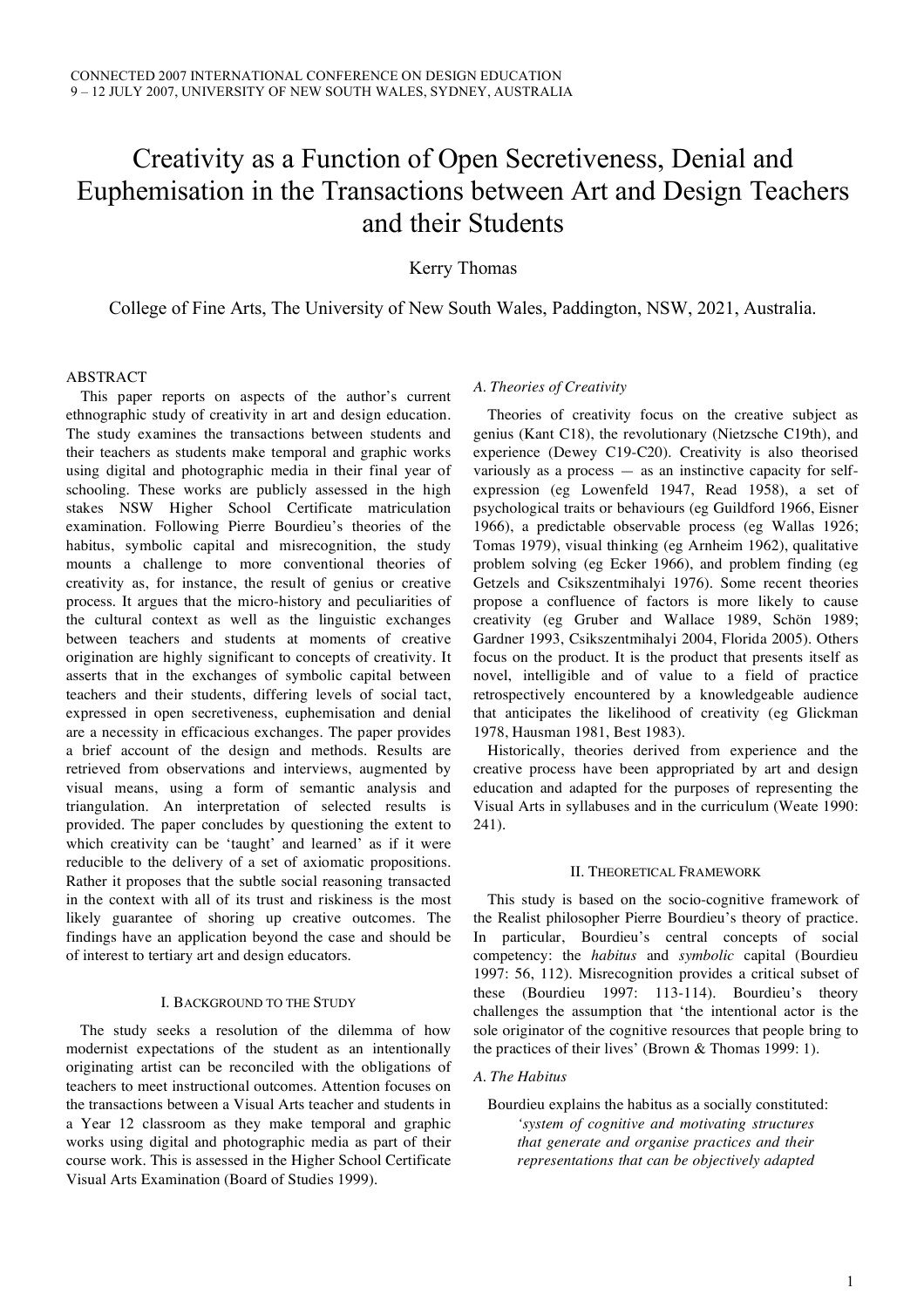*to their outcomes without presupposing a conscious aiming at ends'* (1997: 52).

The habitus is an 'embodied history' although forgotten as history and an 'accumulated capital' (Bourdieu 1997: 56). It is full of 'improvisation' like the actions and thoughts of players who have a 'feel for the game' (Bourdieu 1997: 57, 67).

### *B. Symbolic Capital*

Symbolic capital is the currency of a social economy. Bourdieu likens the exchange of symbolic capital to an archaic economy (Bourdieu 1997: 112). In this economy, 'economic activity cannot explicitly recognise the economic ends ... to which it is objectively oriented' (Bourdieu 1997: 113). It is precisely because symbolic capital's economic value is *misrecognised* that its social value is collectively recognised as legitimate. And yet, within a symbolic economy reciprocity of transactions entails expectations about the motives of other social agents. To be respectful of others is to possess subtle social reasoning, which reveals the agency of the social order hidden within the agents' actions.

# *C. An Application of Bourdieu's Explanation of Misrecognition to Art and Design Classrooms*

Bourdieu's explanation of misrecognition is demonstrably relevant for understanding the dilemma posed in this study. It assists in formulating the hypothesis that transactions between teachers and students in the habitus of art and design classrooms will become sites for the exchange of symbolic capital. These transactions will be misrecognised as capital. Misrecognition will occur in various forms of open secretiveness, denial and euphemisation. The students' artworks will evidence degrees of creativity that vary consistently with the emergent subtlety of misrecognition that they and the teacher are capable of exchanging in transacting symbolic capital.

#### III. DESIGN AND METHODS

The study is an ethnographic and qualitative study augmented by visual means that has an emergent qualitative design. It seeks to capture and reveal how misrecognition is at work in the classroom. It is not the object of the study to expose the tacit misrecognitions with the purpose of exposing them as hypocrisy. Rather, to understand and celebrate them and the complex social reasoning that is exercised and which makes the artworks, the teachers, the students and the institutions of art education.

As a study of the complex detail of social transactions, the design uses multiple approaches to uncover what is recognised and misrecognised in creative transactions. Fieldwork involves the collection of data from observations and unstructured and structured interviews of an expert Visual Arts teacher and his Year 12 class. A digital video camera is used to capture actions, events, material culture, students' diaries and emergent artworks and the verbal and non-verbal language of the teacher and students. Protocols of confidentiality are observed. Thus, few details are offered about the teacher, students and the school in which the study was conducted.

#### *A. Semantic Analysis*

Results are developed from transcripts of the data using a form of semantic analysis augmented by the digital video records. Semantic analysis is based on Spradley's relational theory of meaning (1979, 1980). The method enables the systematic recovery of local definitions used in the cultural context. Spradley argues that the meaning of any symbol is its relationship to other symbols. Cultural knowledge intricately patterned symbol systems within a culture — is made up of the meanings of symbols related to other symbols within the same culture (Spradley 1979: 97). The method is extended by reference to speech act theory (Austin 1979, Searle 1984). These theorists shed light on the importance of the linguistic force of utterances, which contributes to their practical and symbolic use.

The method involves selecting episodes from verbatim transcripts of observations and unstructured interviews. Words or short phrases used by a teacher or particular students are systematically recorded on separate index cards (Carroll and Brown 1998). Each of these is analysed and cards are reconstructed into emergent patterns or domains under the guidance of their shared local meanings.

## *B. Triangulation*

Triangulation subjects the qualitative methods used to crosschecking and mutual reinforcement.

#### IV. RESULTS

Six domains of cultural knowledge are retrieved from the analysis. With their included terms these domains offer an insight into the cultural logic of the classroom. Results include amongst others:

• The domain of *advising* where the teacher advises on how adjustments to the artworks and their look which are believed to be in the students best interests

• The domain of *warnings* where the teacher warns that if the students were to proceed as they had intended it would not be in their best interests.

• The domain of *requests and commands* where the teacher asks certain things of the students because he knows they can do what he asks of them.

Results reveal the importance of the micro-contextual history of events in the classroom and the conventional force of language.

#### V. INTERPRETATION AND DISCUSSION

Four distinctive functions are converted from the results and interpreted with reference to the meanings of events and the motives of the protagonists. These functions work as selfregulating mechanisms. While not objectively known to the respondents, they structure and organise their practices and act as a kind of embodied history that is forgotten as history. By a kind of symbolic alchemy their realisation and incorporation permits what appear as opposing forces to work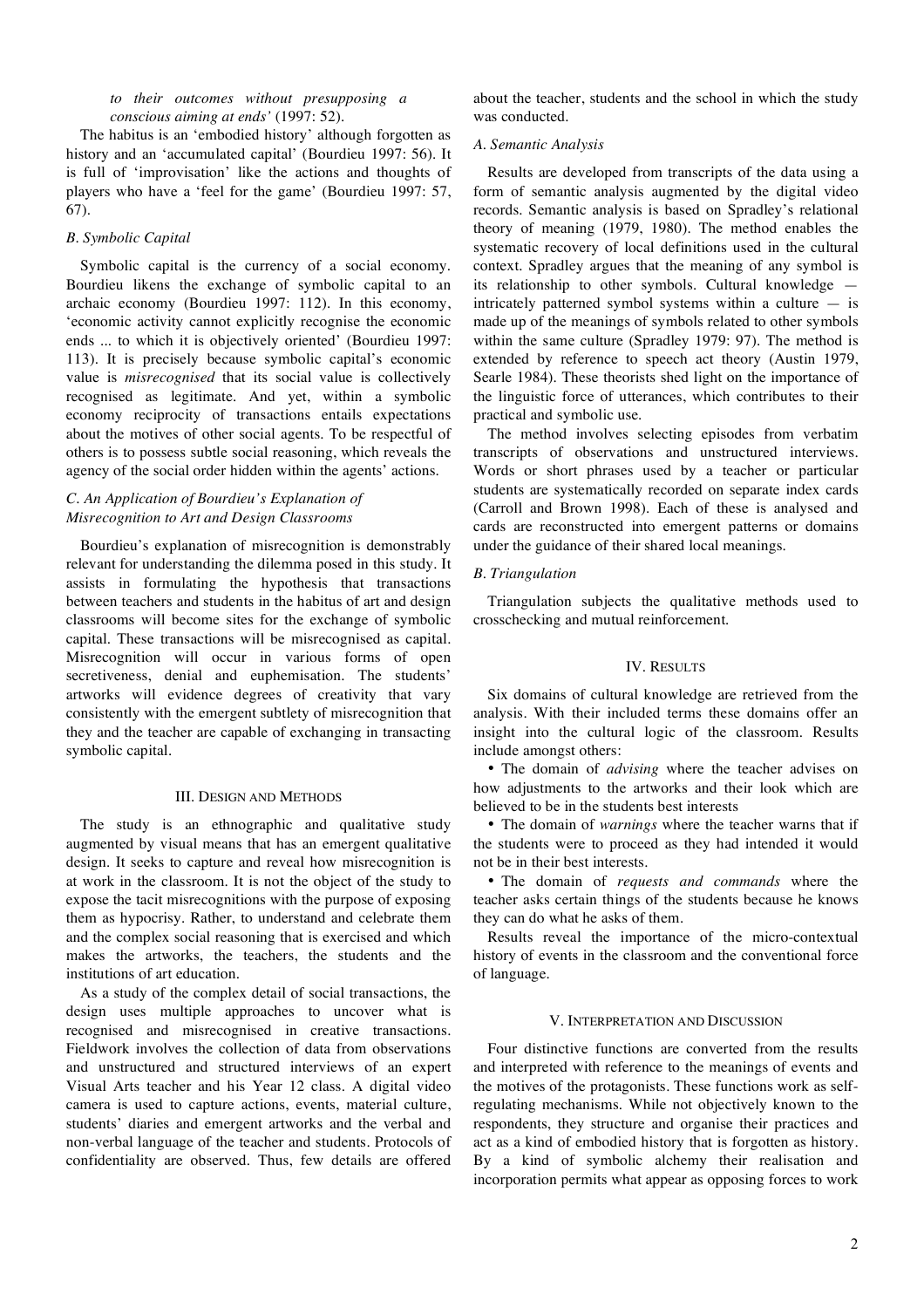towards the same ends. Thus the narrative of the autonomously originating students can be reconciled as if by alchemy with the teacher's professional obligations. Open secrets, collective denial and euphemisation provide the smokescreen and act as the buffer for these forces to be reconciled (Taussig 1999: 63).

The next part of the paper sketches a characterisation of *Authoring,* one of these functions.

#### VI. AUTHORING

As a function when authoring is realised the teacher is like an auteur. With a legitimate and protective authority he assumes an authorial control and the creative direction of the temporal and digital works of his students. He takes on the responsibility for attracting the audience to what the students make through his capacity to predict and anticipate how the artworks may be assessed.

#### *A. The Public Face of Authoring*

The teacher as a matter of routine gets caught up in publicly telling the students what to do and how to go on as events unfold in the classroom. His proposals have an intensity and urgency which students find difficult to refuse when faced with a situation that is beyond their know how or which appear so matter of fact that it would be foolish not to take up what is on offer.

The teacher does what he does as the moment arises without the need to explicitly ask students what has to be done. Nor does he need to explicitly know what the students will do in return (Bourdieu 1998: 98). The students know that it is worth their while to act on what the teacher suggests. Wanting these benefits contributes to their submission and obedience in what is wished for (Bourdieu 1998: 104).

These transactions occur within the logic of surprise binding friendships and building cohesion amongst the group. This makes participation in these everyday encounters all the more irresistible (Bourdieu 1997: 103). What is proposed is responsive to collective expectations and act as signs of recognition of the underlying social values. 'Weave[ing] social relations' they contribute to the reproduction of the group (Bourdieu 1998: 100). Considerable effort also goes into keeping up appearances of the students' autonomy. Collectively, these are the open secrets of the classroom. 'Everyone knows but doesn't want to know that everyone knows the true nature of the exchange' (Bourdieu 1998; 192).

Students take ownership of what the teacher proposes with the effect that their thinking and actions are transformed. Being recognised leads them on in having sense of purpose, which is validated by the group. Students are charged by a dynamism that is brought about by their relations with the teacher and heightened sense of purpose, which infuses them with a confidence in their own abilities. The teacher recognises and trusts them and they in return trust in him.

Retrospectively, students take the credit for their actions and their artworks. They claim their good fortune in their experimentation with materials and feelings for artists or mediums as causes of their creativity.

#### *B. Denial and Euphemisation in Authoring*

The teacher assumes control over the direction of the students' artworks. Those students who are most adept at negotiating the social reasoning at work in the classroom are most susceptible and favored. As a consequence the materiality and conceptual qualities of their artworks align over time with their teacher's goals.

The whole group is tacitly encouraged and rewarded for their collusion. They are obliged to repress certain operations and representations of these. Students deny or euphemise their increasing dependence. The teacher keeps implicit how he operates shrugging off the control he exercises and the tacit obligations he places on the students to respond to his desires (Bourdieu 1998: 99, 101). He expends energy on elaborating these euphemisms and suggests that it is the students' personalities and innate abilities that are responsible for their creativity.

Bourdieu sheds light on their mutual concealment. To say what had really occurred would be to destroy the exchange. 'Everything occurs as if there were an agreement [between the teacher and students] to avoid reaching an agreement about the relative value of the things exchanged… by refusing the price' (Bourdieu 1998: 96).

#### VII. CONCLUSION

The authoring function as characterised in this paper casts doubt on the possibility of 'teaching' or 'learning' creativity. Axiomatic models of creativity like those proposed in psychological theories of a staged process and taken up in a different guise in the precision of prescribed outcomes and standards used commonly in syllabuses assume a universal and mechanistic model of teaching and learning. They ignore or deny the consequences of social reasoning in causing creativity with its negotiated actions and iterative effects. What is revealed in authoring is irreducible to a formulaic definition. What emerges is that the likelihood of creativity is contingent on trusting relations which, by necessity, are adjusted and reframed over time as events unfold. They are sustained by the capacities of the protagonists to nuance the meaning of their own and others motives and events while tactfully denying, euphemising and overlooking the evidential truths of the practical exchanges that take place. It is through this negation that the material, symbolic and social profits are more likely to be assured.

#### REFERENCES

Arnheim, R. 1962. *The Genesis of a Painting: Picasso's Guernica*. Berkeley: University of California Press

Austin, J.B. 1981. *How to Do Things with Words, The William James Lectures delivered at Harvard University 1955*. Cambridge, Massachusetts: Harvard University Press.

- Best, D. 1983. 'Creativity' in *Feeling and Reason in the Arts*. London: Allen and Unwin.
- Board of Studies, NSW. 1999. *Visual Arts Stage 6 Syllabus.* Sydney: Board of Studies NSW.

Bourdieu, P. 1997. *The Logic of Practice.* Cambridge: Polity Press.

Bourdieu, P. 1998. *Practical Reason: On the Theory of Action.* Cambridge: Polity Press.